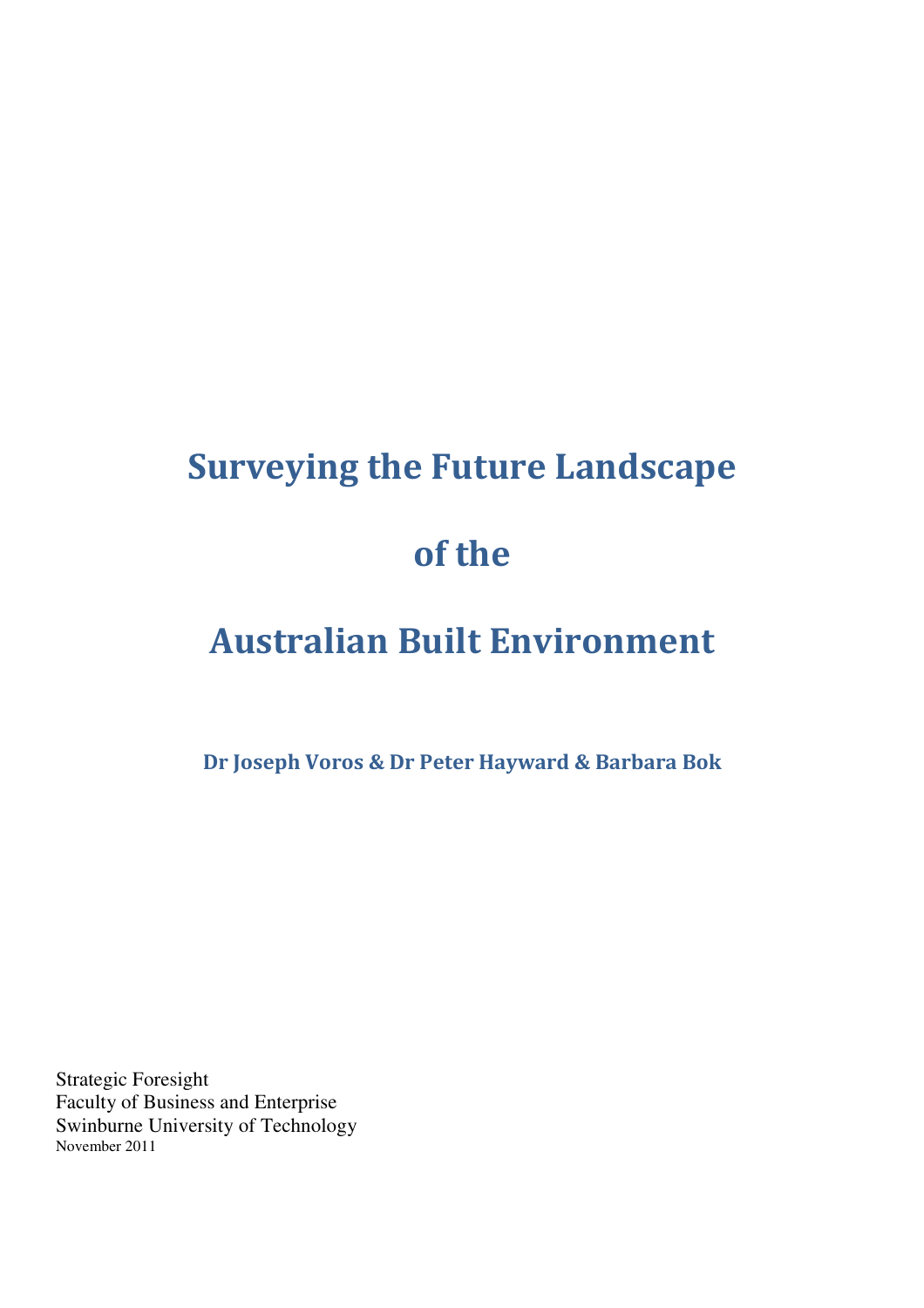Project 2.7 Leveraging R&D for the Australian Built Environment



#### **Introduction to the Foresight Industry Workshop**

One of the project's research aims is to develop a strategic roadmap for the future of the Australian built environment industry by assessing the likely future landscapes that R&D investment will both respond to and anticipate. In the process of developing the roadmap, the research is taking the Construction 2020 report as a starting point and extending the analyses conducted there to include wider macro-social 'sectors and factors' (as defined in Voros 2009) that may have a significant impact on this critical Australian industry. The sectors and factors are like a map of alternative building blocks in the wider macro-social landscape. Scenarios can be developed from combining these sectors and factors in many different ways to allow for the consideration of a very wide variety of plausible futures landscapes. The map then becomes a way of scanning for and measuring future developments (Voros 2009).

The outcomes from the four workshops will help to determine research priorities and will form part of project reports. Industry thought leaders are needed to think deeply and creatively on how they will respond to a small number of carefully selected scenarios in a workshop session constructed from the alternative building blocks. Participants will then select a range of possible technologies that fit into these plausible future worlds. Participants' thinking will give rise to a deeper understanding of the main research priorities of this industry and will be used to develop technological roadmaps for the industry. The workshops will also help to ensure that nothing has been missed, that systemic linkages are identified, and will be a chance to verify the research findings.

There are benefits from adopting the approach of this research and it is critical that industry thought leaders are involved. One of the benefits from involving industry thought leaders in this research approach is that the developed map of the macro-social landscape provides a range of alternative settings consistent with the range of world views and competing agendas of the different industry stakeholders that help shift people's views to the interactions between the industry and the wider macro-social environment (Voros 2006). Another benefit of the approach is that thought leaders can help to engage the mutual interests of people in the industry in alternative futures scenarios to move their focus beyond their preoccupations and concerns of present day issues ― this is particularly important for a sector that is traditionally short-term project focused and reactive in their approach to the future (Harty et al 2007). The built environment is a crucial element in several global grand challenges and the real estate and construction industry play an essential role in balancing natural cycles and societies' consumption of resources (Koukkari 2011).

On the following pages are:

- 1. A summary diagram of the landscape of the macro-social environment in which the Australian industry is engaged showing a selection of important sectors and their corresponding factors.
- 2. Descriptions of each of the sectors and corresponding factors.
- 3. Important assumptions.
- 4. References.

Note: The future conditions described on these pages are plausible future states and not predictions.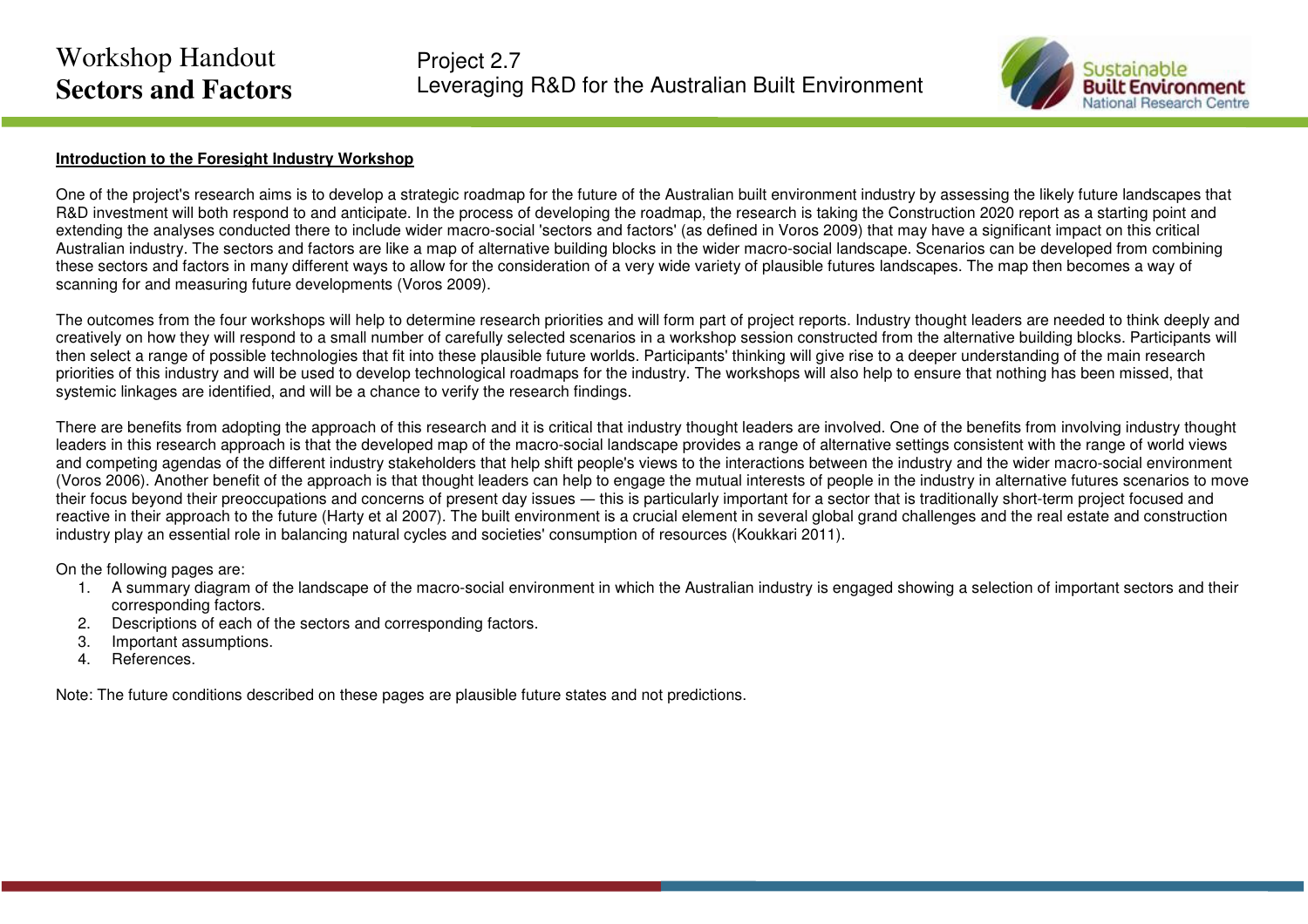

## **A Map of Macro-social 'Sectors and Factors'**

Research has identified a number of macro environmental drivers or forces in the Australian landscape that impact on the industry. In this research we refer to these drivers or forces as sectors. The diagram below shows six macro-social sectors, for example C refers to the 'Economy' sector. If these sectors are visualised as blocks from which Australia is constructed, then these blocks would have specific textures and colours that give all of Australia the specific character that it has at a particular time. Taken together the sectors make up a more complete picture of the whole character of Australia.

For each sector the research identified between three and four factors. A factor is one plausible colour or texture which that sector may be like at some time in the future, for example C1 refers to an economy that is experiencing a long boom. The sectors and factors are described in more detail on the following pages.



## **Important Assumptions**

1. Australian population will add about 0.46M per year to reach 27.24M at 2026 and 31.08M at 2040 (straight line interpolation based on ABS 3222.0).

2. At 2040 two senior generations will make up about 21.2% of the population with the younger senior generation at 17.3% of the total (ABS 3222.0).

3. Greenhouse gas emissions and climate change are causally related in some way.

 The term 'climate change' (CC) refers to the effects from a warming earth atmosphere as a result of increasing concentrations of greenhouse gases (GHGs) in the atmosphere. The greenhouse effect produced by GHGs is a natural process and plays an important role in making the Earth hospitable to the many life forms that inhabit it.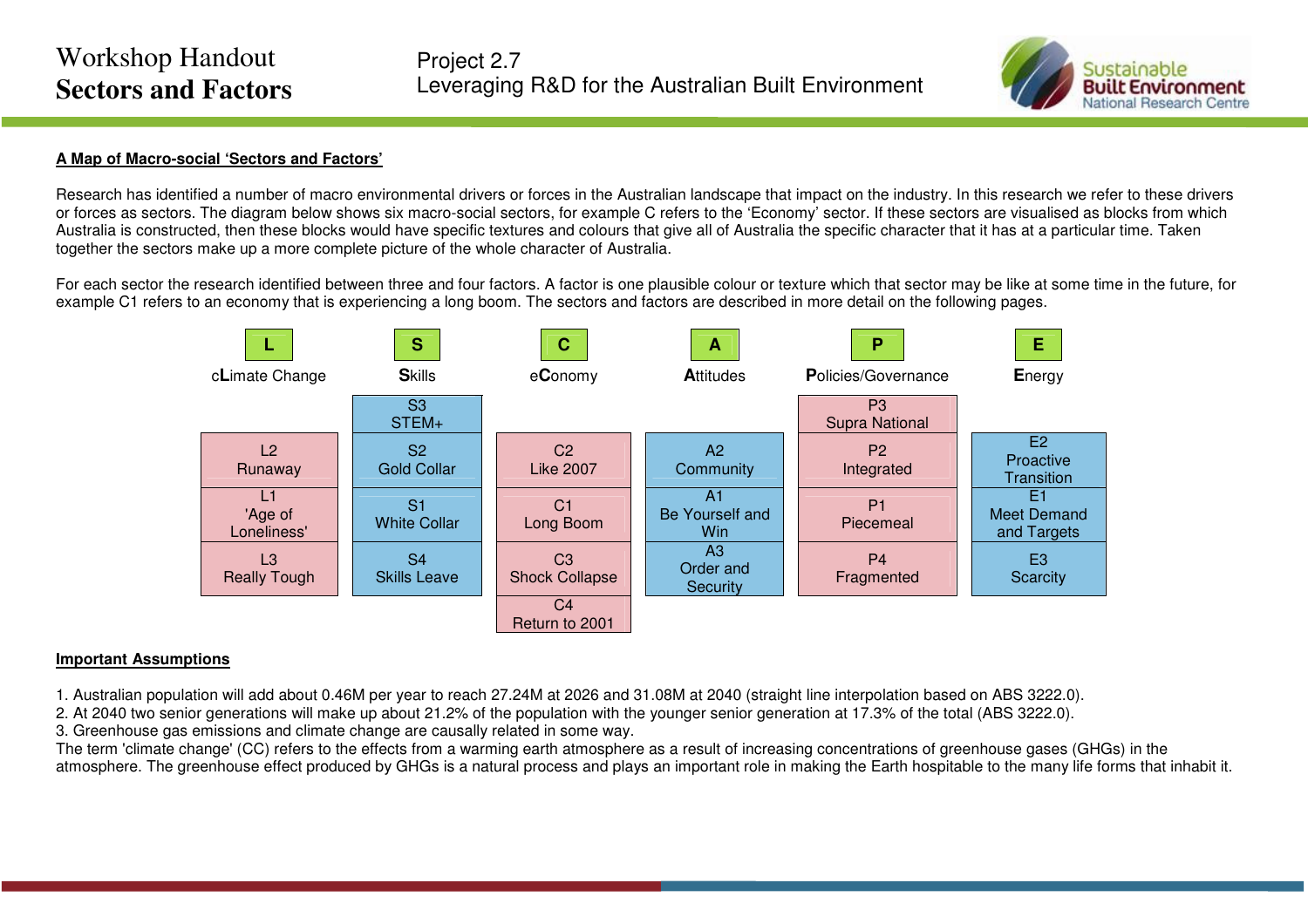Project 2.7 Leveraging R&D for the Australian Built Environment



## <sup>c</sup>**L**imate change

**L**

The term 'climate change' (CC) refers to the effects from a warming earth atmosphere as a result of increasing concentrations of greenhouse gases (GHGs) in the atmosphere. The greenhouse effect produced by GHGs is a natural process and plays an important role in making the Earth hospitable to the many life forms that inhabit it.

However current human activities (e.g., changing patterns of land use and urbanisation) are exerting an influence on the climate through an enhancement of the greenhouse effect (Bureau of Meteorology 2011). Different atmospheric temperatures impacts global and local weather patterns and have consequences for natural phenomena such as rainfall, sea levels and extreme weather events. These effects in turn impact on people and nature: key sectors in Australia at high risk to climate change impacts are Australia coastal zones (Department of Climate Change 2009), fire regimes (Williams et al 2009), warming, rainfall changes, fire weather, drought, storms, severe weather (CSIRO 2007), and water availability, sealevel rise, coastal flooding, specie loss, heatwaves, storms and floods (Cleugh et al 2011). Every action and non-action to respond to or adapt to climate changes or to reduce GHG emissions have implications for someone else in the world.

According to 2010 data, the two global sectors that have dominated continued growth in CO2 emissions are the power generation and road transport industries (the third sector is international transport), and Australia had the highest per capita tonnes of CO2 emissions (Olivier et al 2011). Social patterns are implicated in the causation, rate and magnitude of climate change.

The severity of climate change, as an outcome, is relevant in relation to the dispositions of people and the responses of people in the present to future climate change disasters as they make their living in the changing environmental conditions and disruptions resulting from climate change (Pielke 2008). To understand the impacts societies from climate change hazards requires giving attention also to the other determinants of their adaptive capacity, such as socioeconomic and gender equity, governance structures, development and more (UNHSP 2011).

The concentration of GHGs varies naturally all the time, but since the start of the industrial revolution the concentrations of CO2 and some other GHGs have been rising and this is the crux of the issue. If the CO2 emissions attributed to human

sources are cut back then that will reduce the rate of rise observed in the atmosphere, although there are delays in the system to consider. According to the Lynas "the world could become two degrees warmer by 2100, for instance, or it could hit that level as early as 2030." (2008, p. 21-22).

#### **The range of factors**

The plausible range of factors is divided into three according to degrees of temperature increase<sup>†</sup>: L1 'The Age of Loneliness' for temperature increases up to 2 degrees, L2 'Runaway' for temperature increases above 2 degrees but below 4 degrees, and L3 'Really Tough' for temperature increases above 4 degrees. The descriptions below make liberal use of descriptions in the book Six Degrees: Our future on a hotter planet by Mark Lynas (2008); other specific references are Wet Tropics Management Authority 2008; Great Barrier Reef Marine Park Authority 2009; Idris and Fünfgeld 2010; Pinnegar et al 2008.

† *<sup>R</sup>*elative to 1980-1999 average.

**L1**



1 Xge of Loneliness<sup>\*</sup>

Average global temperatures are up to 2 degrees higher. Australians are managing the changed weather patterns and consequences by bumbling along without needing to adapt. Some of the impacts are:

Biodiversity is seriously affected by loss of habitat, changed plant reproduction, changed fire regimes, storm surges, gradual rise in sea surface temperature, ocean acidification, increased intensity of cyclones, fragmentation of finely tuned ecosystems, and changes in rainfall intensity. A third of all species world wide are on their way to extinction, adding to the sixth mass extinction of life.

Parts of the Southern Ocean and Pacific are becoming too acidic to support marine organisms with calcium carbonate shells, in particular plankton. Marine deserts are spreading. Rising sea surface temperatures affect every aspect of the Great Barrier Reef, affecting every aspect of the reef namely the species living there (eg fish distribution is shifting southward), the habitats the reef provides (eg islands and cays) and the Queensland and Australian communities and industries dependent on the reef (eg fishing and tourism).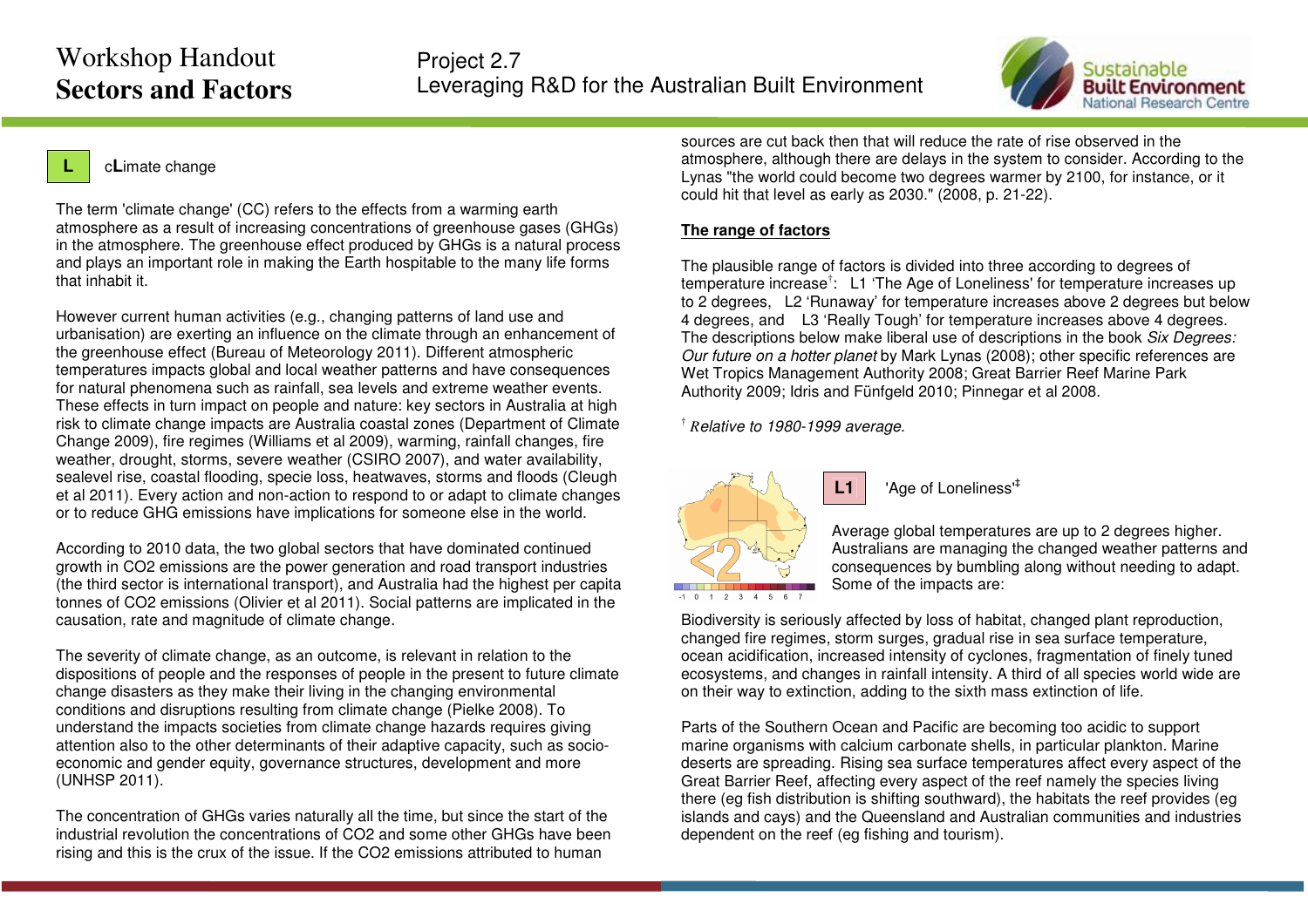

Half of summers are now warmer and there are not sufficient cooler times for the body to recover from the heat stress suffered during very high temperatures. Outside movement is becoming very dangerous during the hottest parts of the day. But not only people are affected; rivers and vegetation and crops are drying up or dieing. Hundreds of species are moving to keep up with shifting temperature zones or changing their breeding or natural cycles in response to earlier springs and other changes in seasons.

Unfortunately, at the speed at which the annual temperature is changing, not all species can adapt quickly enough, and some are in a sense being outrun by climate change.

 ${}^{\ddagger}$  E.O. Wilson suggested the next era might be called the Eremozoic era, the Age of Loneliness.



## Runaway

**L2**

Average global temperatures are more than 2 and less than 4 degrees higher. Australians have had to adjust their lives. Adaptive leadership has had to step forward. Some of the impacts are:

At three degree super El Niño is a near-permanent feature of the ocean currents of the Pacific that brings drought to Australia and Indonesia, floods to Peru's Atacama Desert. A tipping point is reached that reverses the carbon cycle to one where CO2 is released rather than where CO2 is absorbed by vegetation and soil. This positive (runaway) cycle will result in a 4 to 5.5 degree rise in temperature by the end of the century.

Up to 50 percent of the Earth's surface with unique climates is vanishing: simply because they have nowhere to go fast enough. Much of the Queensland Wet Tropics rain forest that used to be rich in biodiversity is now lost.

The Kogarah City Council south of Sydney is under extreme pressures from sea level rise that is also affecting the nearly 85% of Australia's people that lived within 50 km of the coast in 2010. All Australia's capital cities are experiencing increases in their 35+C days and extreme weather days are now much more frequent than before.

In New South Whales days of temperatures above 35 degrees are now occurring two to seven times more frequently, droughts are three times more likely and average rainfall is down 25 percent. Victoria is on the way to losing 40 percent of its rain and Southwestern Australia and Tasmania are also experiencing declining rainfall. In WA the drop in annual rainfall is severely reducing wheat growing productivity. Reports indicate that wheat can only be farmed in the furthest southern parts and closest to the coast of in South Australia. The Murray-Darling River Basin has at a quarter to half of its 2011 flows. The Australian interior can simply not support life due to the scorching temperatures and reliable rainfall is restricted to Tasmania and the Northern parts are Australia.

Once three degrees is passed, it leads inexorably to four degrees. Global sea levels are half a meter or more higher. Coastal zones are constantly changing. The world is moving toward a time of no ice.

Key agricultural areas of the world are lost although some new parts may be able to take over but not replace the production. Only the extreme northern parts of Tasmania can support significant agricultural production. Deserts are spreading. Only tiny remnants of glaciers are left in places above 4,000 meters.



## Really Tough

**L3**

At average temperatures more than 4 degrees higher,Australians have lost the ability to adapt to the consequences of the changed weather. They are just chasing their tails. Some of the impacts are:

The world is for the most part unrecognisable from the world of 2011. Rain forests are gone, deserts have expanded and new deserts have appeared, new monsoonal areas have appeared, seas are changing coastlines in dramatic ways and inland temperatures are more than 10 degrees higher. The weather is dramatically more extreme, whether that is in relation to precipitation or drought or temperatures that cause fires.

The deep oceans do not contain dissolved oxygen to support oxygen breathing life: the GHG chain reaction is flipping the Earth into a new greenhouse state. Human settlements and other live have contracted to the Earth poles: humans are colonising the Antarctica Peninsula and Tasmania and New Zealand's South Island offer a temperate home for some.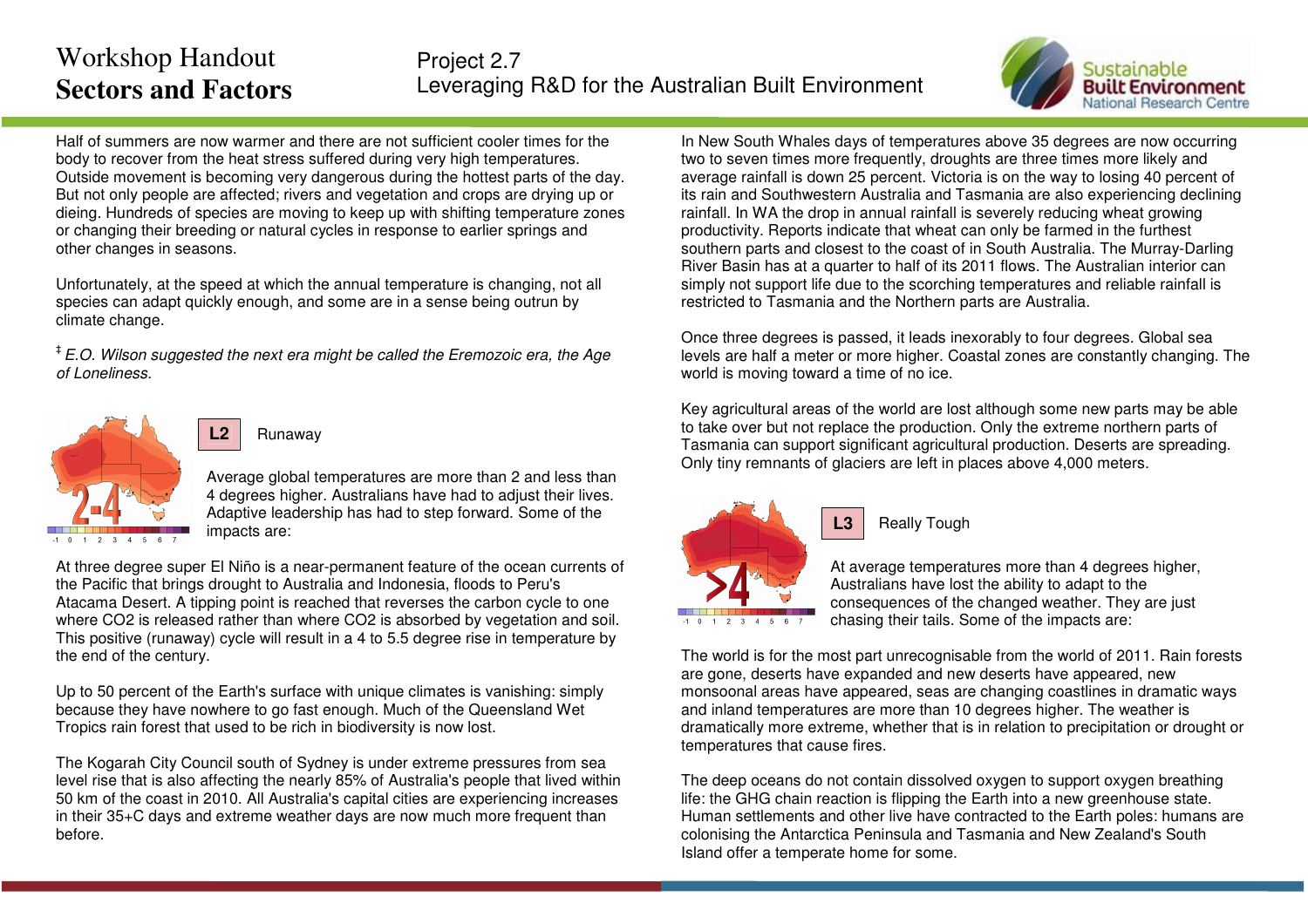

#### **SS**kills

The workplace, the people at work, their skills, competencies and aptitudes, and the way their skills are used, are central to the Australia's economy and contribute to people's well being. Over time there are changes to employment and work participation patterns, the sets of skills required, and the leadership, culture and management practices that are deployed. At the same time issues arise such as ageing populations and skills immigration that impact on the way Australians participate in work and the skills needed and used.

#### **The range of factors**

The plausible range of factors has been divided into four according to the conditions created by the broad sets of skills that Australians have acquired in response to their perceptions of the skill sets most rewarded and desired by society and employers. Three main skill sets are considered: trades, services, and STEM. STEM is an acronym for Science, Technology, Engineering, and Mathematics.



**S1**White Collar

The general perception in Australia is that a job is an educated job, not a skilled job. In other words Australians find it sufficient to obtain a university degree in order to be employed. This means that careers in the trades and STEM disciplines are not sought

after nor are employees interested in adding on trade or science or technology related skills. For employers this means that when skills gaps occur, importing people with the required trade or STEM skills obtained in other countries must fill the gaps. Consequently employers only need to train employees on basic work skills and do not skill up or grow talent internally. The result is that working Australians educated in Australia have skills sets suited to the services fields such as travel and accommodation, office work, business services, wholesale and retail, sport and fitness, recreation, restaurants and catering, community, and beauty.

#### **S2**Gold Collar

Two factors work together to encourage Australians to obtain skills in the trades and professions (STEM and services): firstly

Australian businesses are considered high road employers and secondly the education system has been reformed considerably. Employers have completely reorganised work and jobs configurations since the early 2000s. Work environments are characterised by high innovation and also high mobility between trades and services since workers are able to take up opportunities wherever they present, be it in the trades, or professions. In education and training and in the workplace no class structure separates the trades from the professions.



## STEM+

There has been strong evolution in science and engineering capabilities in Australia and in the supporting areas such as training and education. Australian workers are highly motivated to and rewarded for pursuing careers in the STEM fields (not the trades or other areas). Not only do they enter STEM fields but

 also in their work they are eager and highly proficient in using technology. This has raised productivity across many areas not only labour productivity. For instance, workers are able to assimilate and adopt new technologies very quickly and use them to their fullest extents and as springboards for further innovation. Scientific discoveries are rapidly converted into technologies although some technologies turn out to have unforeseen negative consequences. There is no problem of too little incentive to innovate at the coalface. The STEM focus extends beyond the workers to the Australian community. In general everyone knows about and is engaged in scientific pursuits. Everyone understands the benefits of technology and science and rapidly seeks out new scientific innovations to technological applications.



#### Skills Leave

**S4**

Australia is described as a 'no collar' country. There are no benefits for anyone with skills to remain in Australia, indeed, there is disincentive to stay. Hence, Australians who acquire trade or professional skills leave Australia. Those people

 arriving in Australia with skills, whether imported to fill gaps or for other reasons, do not stay either. There are consequences for training and education as well since there is no one to go into teaching positions; a vicious circle has been created such that the situation is getting worse all the time.

Specific references: Alford and Johnston 2011; National Science Foundation; 2011; Pinnegar et al 2008; Questacon 2010.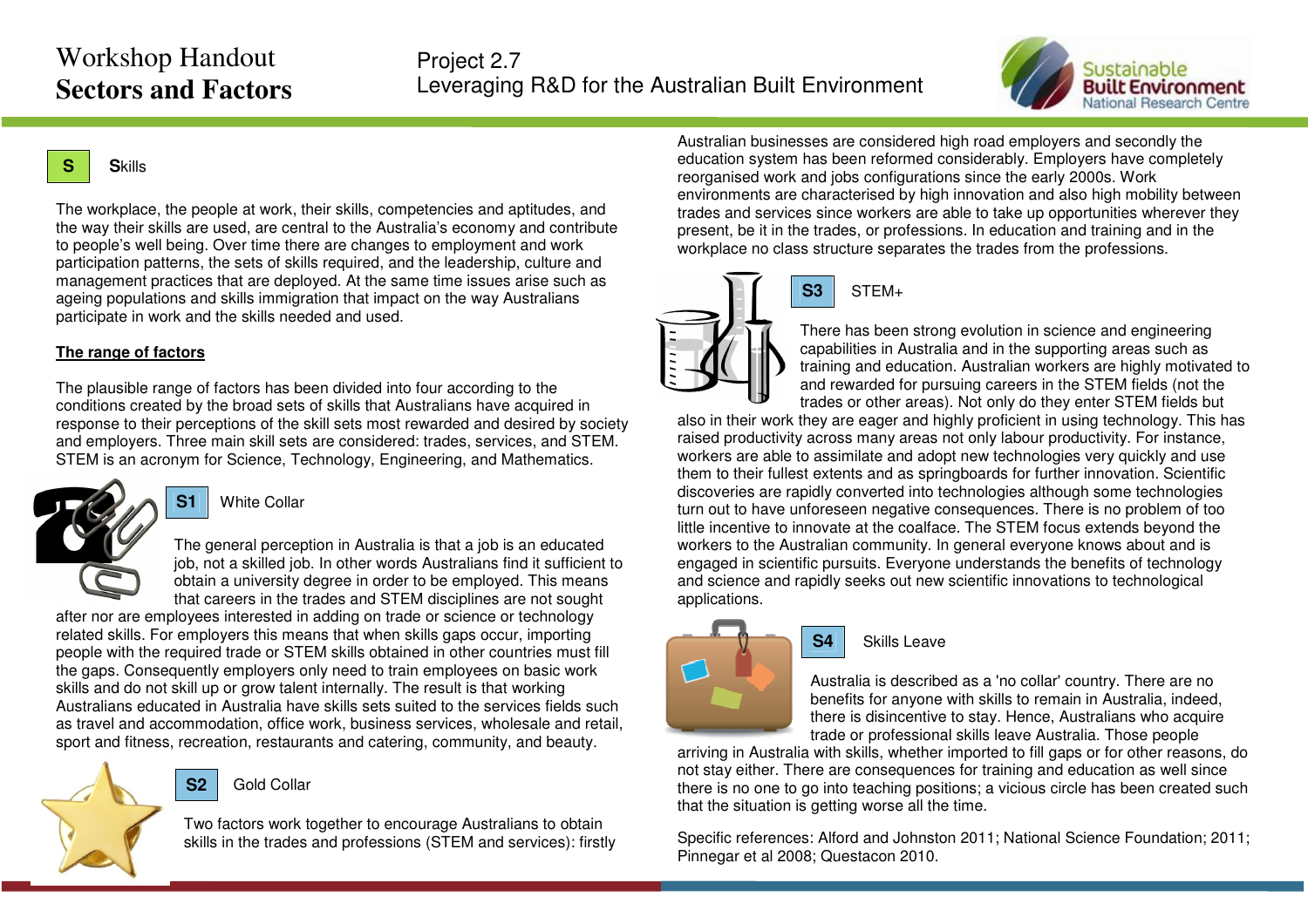Project 2.7 Leveraging R&D for the Australian Built Environment



#### **C**<sup>e</sup>**C**onomy

The wealth of the Australian people, in monetary terms, is measured by the economic system and the state of the economic system is dependent on a powerful and complex array of economic forces both internally and externally to the country. While the global economy is still coming to terms with the 2008 Global Financial Crisis, the Australian economy is experiencing record terms of trade from its buoyant mining sector. Favourable terms of trade times contributes to prosperity by giving more purchasing power to Australian income. Terms of trade refers to the ratio of the price of Australian exports relative to the price of imports.

#### **The range of factors**

The plausible range of factors has been divided into four according to Australia's wealth and growth relative to the rest of the world as seen through Australia's terms of trade: C1 'Long Boom' where Australia's terms of trade only slowly declines from it's heights of 2011, C2 ' Like 2007' where the world economy returns to the high growth period just before the 2008 financial crisis, C3 'Shock Collapse' where Australia's terms of trade collapses and the rest of the world experiences ever lower growth, and C4 'Return to 2001' where Australia's terms of trade collapses but the rest of the world experiences healthy growth.



**C1**Long Boom

Just like industrialisation of the Western world increased economic productivity and prosperity and living standards of citizens, so China and India are experiencing a continual increase in living standards. With this comes increased

domestic consumption, for individuals and in total. Hence, the demand for Australian resources from China and India continue to fuel high Australian terms of trade figures (6% or higher). In contrast, the developing countries continue to struggle under high debt levels built up during and following the 2008 financial crisis. These countries' governments can but apply delaying tactics such as a variety of financing packages every few months hoping that their economies would recover and erase the debt; unfortunately and inevitably nothing is changing.



#### **C2**Like 2007

The global economy is operating on all cylinders, just as it did in 2007 before the financial crisis of late 2008. The emerging economies, India and China, are on the rise and developed countries in Europe and the USA have recovered from their

 financial woes and are showing renewed economic growth. This is good news for the Australian economy even though its terms of trade are fluctuating as usual.



#### **C3**Shock Collapse

Earlier in the century China's manufacturing exports drove demand for Australian resources. However, Europe and America's fragile financial markets have not recovered from the depths of the aftermath of the 2008 global financial crisis and consequently China's exports have slowly dried up too. The

 developing and emerging economies are in similar positions to China with everlower growth. Australia's resources export volumes have been reduced to a trickle and the Australian terms of trade has plummeted into negative territory not seen before. And a recovery is not in sight.



## Return to 2001

**C4**

The developing and emerging worlds are riding a super charged wave of development after resources and energy consumption were decoupled from economic development and from environmental deterioration. It means the amount of resources and energy consumed decline for increasing production (much

 greater efficiency). It has required significant changes in policies, technology and in business and consumer behaviour. This is very bad news for Australia's terms of trade results given its reliance on resources exports; the terms of trade are at their lowest on record. As a result the Australian economy is not developing at the same rate as others and is falling further and further behind.

Specific references: Diewert & Lawrence 2006, Hajkowicz et al 2010, UNEP 2011.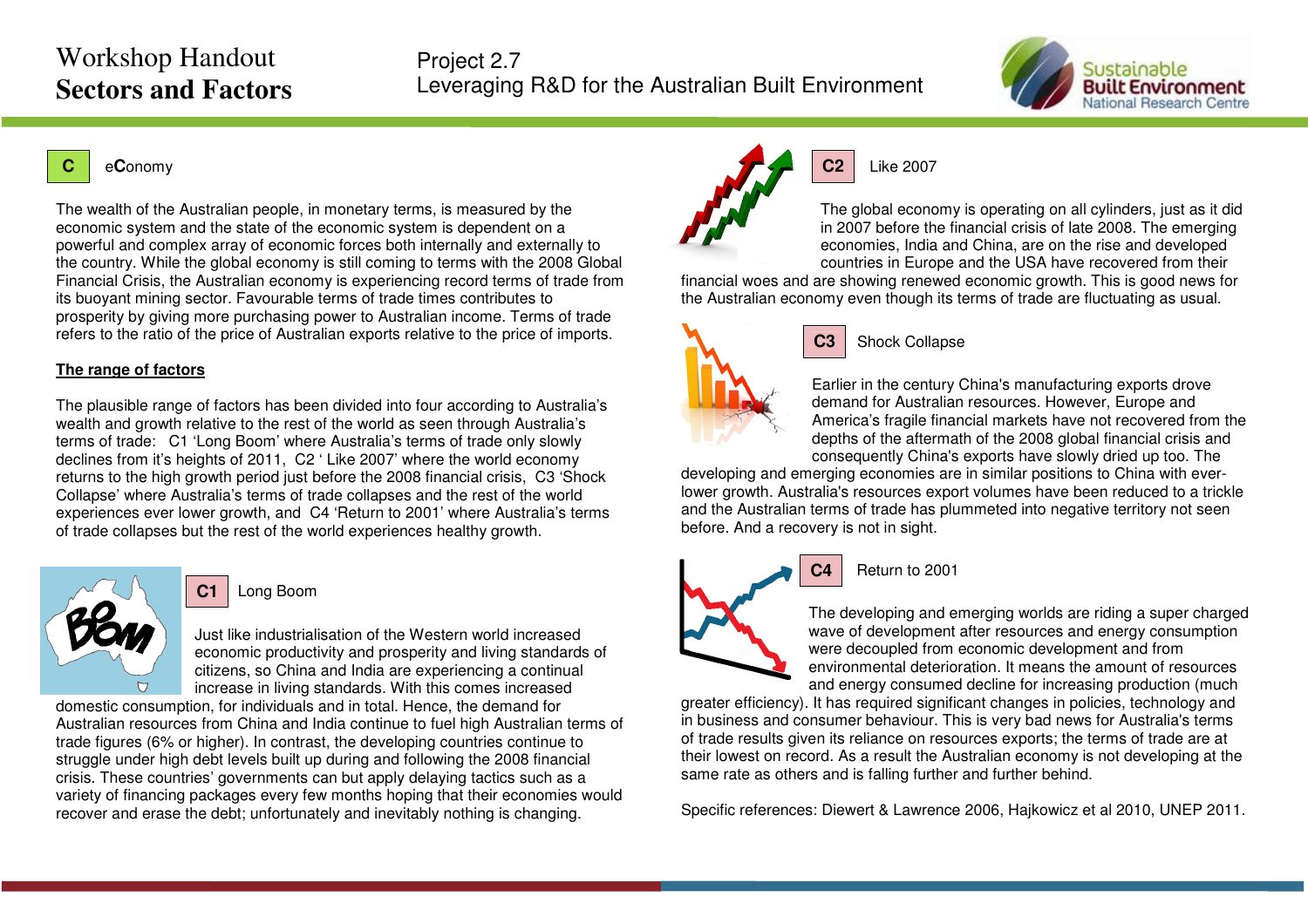

#### **A<sup>A</sup>**ttitudes

People's values, interests, motivations, commitments, needs, and how they go about fulfilling those are loosely collected under the heading of attitudes. Attitudes play a role in how people view their problems, why they make the choices they do, the solutions they develop to solve the problems for themselves, their families, communities and for institutional or enterprise systems. People's attitudes play a role in what they believe they can, should or should not change. Attitudes also play out in the Australian cultural conditions, values, institutions and the style of leadership people adopt.

#### **The range of factors**

The plausible range of factors has been divided into three according to specific principles that underpin people's attitudes: A1 'Be Yourself and Win' points to principles of growth and success in a scientific rational world, A2 'Community' points to principles of an awakening to human diversity and community beyond growth, and A3 'Order and Security' points to principles of order and control for the sake of higher causes.



**A1**Be Yourself and Win

Australian is a country full of opportunity and gain for those who believe in their own ability to make progress. When you are confident and prepared, fast to react to early trends, one step ahead, have clever branding and brilliant leadership then you cannot fail to be wealthy and grow your business. Australians face the millennium that

will provide them with the technology and life styles beyond their wildest imaginations. Companies have an incredible ability to get you what you want before you even realised that you needed it. The real winners develop new ways of managing knowledge and taking calculated risks. Leisure time and the size of one's balance sheet show that you have been able to make it for yourself. The secret is to spread your risks by beating the markets. Australia has what you need to go where you want, buy what you want, live where you want, have access to the services you need, and low income tax rates because Australians are worth it. A new world order is emerging and institutional power is weakening. Australians are building a new world and making lasting choices with radically new ways of thinking.



#### **Community**

Australians are re-connecting across communities, local and international, to form extended communities. Every citizen and every company actively contribute for a more equal world. Relationships are nurtured, employers have high regard for

employees, workplaces are team oriented characterised by cooperation, partnership based dialog and tasks are mastered together. Information is shared between participants in industries and best practices are shared between industries and countries. Everyone takes their responsibilities to the workforce, the local community and the extended community seriously. People are working together to achieve major improvements. Diversity and equality of opportunity is an important contributing factor to the success of Australian organisations. Leadership is by the people, with the people: solutions to issues are by the people, with the people. The best possible training and education is provided in safety and health.



## Order and Security

**A3**

Australians vote for strong leadership in governments and in their organisations. Leaders help to bring order to a world that is very chaotic and uncertain. To bring order to the world requires banning of the activities of those who do not have the interests of Australia at heart but want to damage the country.

Benchmarking processes are developed to monitor progress and then become standard practice with the knowledge captured in guides and in the systems developed. Leaders have authority to expose criminals and to limit the fraudulent activities of those who wish to trade in the goodwill of Australians. The solution to problems is to enforce order and to provide a prosperous future to future generations by stopping the extinction of Australian icons. Australians have a master plan that sets out clear directions that give hope and they have leaders that enforce Australian ideals to stop those who are telling lies and who want to divert national attention from doing what is right and good for this country. People are taught how to be healthy and how to ensure safety at home and at work. The government provides for all the things that people need to live a decent and secure life, to have access to the resources and facilities they need, and a safety net for those that need it when things are tough.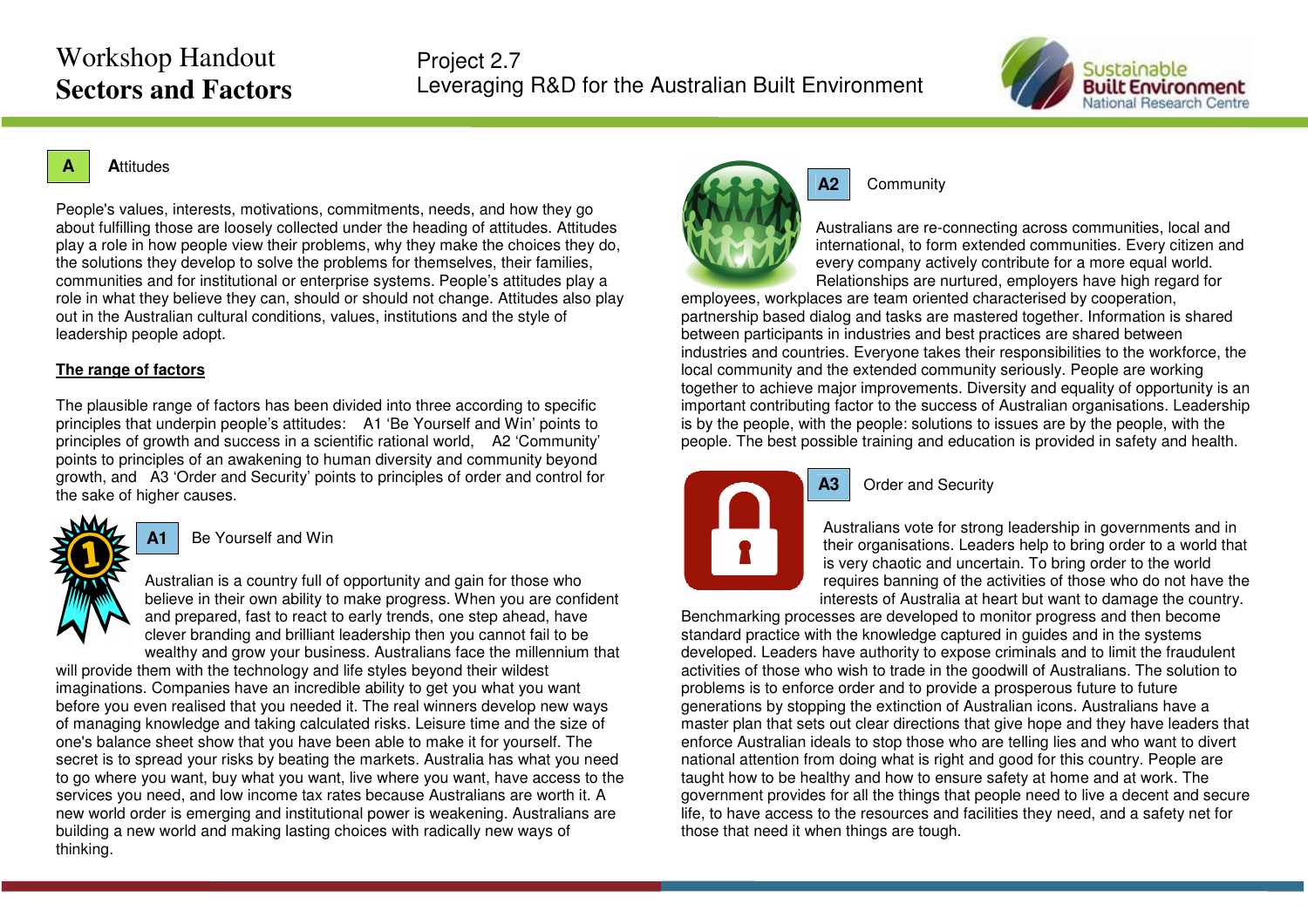

#### **P<sup>P</sup>**olicies / Governance

The nature of a political system is concerned with how people are governed and who can decide. The systems are usually supported by a legal process and actual decision making institutions and structures which impact the extent to which a government is active in decision making and implementation of decision. The systems are also reflective of the extent to which a government is or can be responsive to industry. No country is governed in isolation from the rest of the world or from the people in the nation locally where they live.

#### **The range of factors**

The plausible range of factors has been divided into four according to the level of integration between t the different levels of governance from the local to the global: P1 'Piecemeal' refers to little integration except where pockets of leadership exist, P2 'Integrated' refers to strong integration between the local and the global, P3 'Supra National' refers to governance directed from a global level, and P4 'Fragmented' refers to atomised governance with local interests only.

Piecemeal

**P1**

**P2**

There is little or no integration or cooperation between levels of government. However, small pockets of real governance and real leadership can be seen here and there. This leads to local solutions for problems and issues unless an issue

 extends across boundaries and people are eventually unable to solve it without involving neighbouring areas. Where the pockets of real leadership exist there are clear examples of innovative thinking and cooperative action to resolve the bigger picture issues.



## Integrated

A governance structure has been found that integrates the very local with the global through intermediary levels that preserves diversity and at the same time finds commonality at the global level for the bigger picture issues.

Interdependencies are recognised. There is harmonisation of regulations, both between states or nations and between different levels of government.



## Supra National

Regulations are prescribed in a top-down manner from supranational governance sources. While the Australian governments at all levels are enacting their local duties, it is the global governance systems that are driving the Australian

 government priorities from a global level. It is the global governance systems that determine directions, priorities, strategies, and that set the constraints on actions, particularly for big picture issues.



#### Fragmented

**P4**

While it is still possible to do things and lead productive lives, it is at the governance level where there is little interest in cooperation to resolve problems that cross boundaries. There is little or no recognition, in governance terms, of the whole. Government is atomised and there is no will or ability to deal

with bigger picture issues, it provides for local solutions only, and any previously regional, global and national structures have disintegrated. Many independents are elected at state and national level, bringing local issues to the national agenda, but it is very difficult if not impossible to find agreement in an overall sense.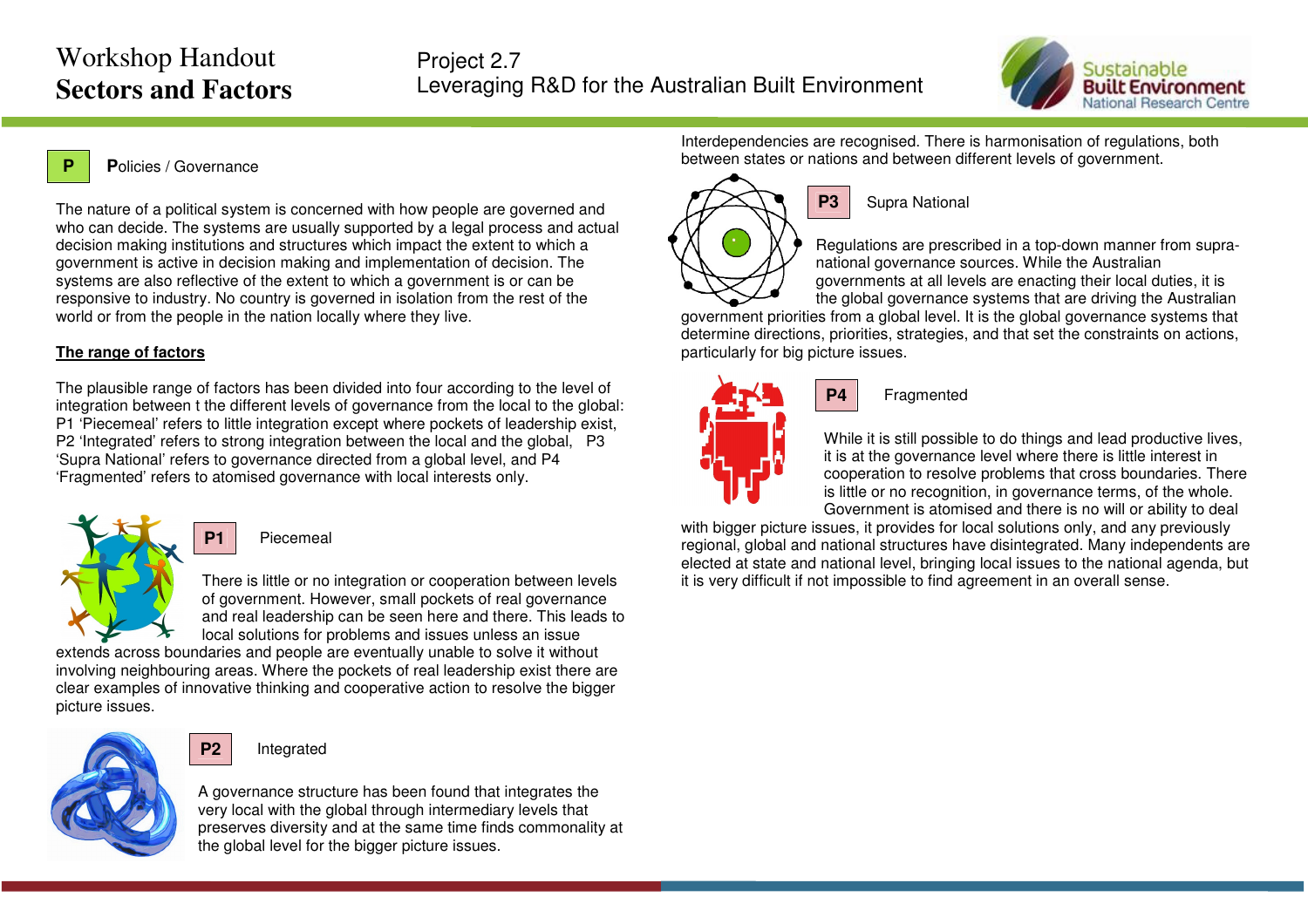Project 2.7 Leveraging R&D for the Australian Built Environment



## **E**



People anywhere on Earth need *usable* energy for the things they must do and desire to do. Some forms of energy when used produce GHGs that contribute to climate change and there are concerns globally about the levels of GHG emissions. Another concern for coming years relates to finite oil supplies and uncertainties over those supplies. At the same time, the Australian Government's energy forecasting body has projected an average rate of increase of energy consumption that is significantly more than the expected rate of increase in population (ABARE 2005).

## **The range of factors**

The range of factors has been divided into three based on the overall response to the issues of energy supply, energy demand, and whether there are greenhouse gas (GHG) emission targets and whether the targets are being met: E1 'Meet Demand and Targets' refers to meeting energy demand while staying within GHG targets (as they change), E2 'Proactive Transition' refers to a full conversion to green energy (mitigated and sustainable energy), and E3 'Scarcity' refers to the situation where Australia is the only country not meeting emissions targets.



#### **E1**Meet Demand and Targets

As the population increases and their wealth increases, so energy demand increases. Energy production is such that it meets the demand, but only to the extent that GHG emissions are maintained at or within set targets (whatever the targets

may be). This means that energy production has to come from the right mix of energy sources in order to meet the demand while remaining within GHG targets. As GHG targets change so energy production and consumption must adjust. GHG targets are changed at times when it is found that the targets are not sufficient to reduce global rises in temperature. If the target changes are relatively large, the effect is to produce step changes in the supply and use of GHG producing sources of energy.



## Proactive Transition

Australia has been fully converted to green energy. There are no longer GHG emitting fuels or energy sources being used that are not being fully mitigated. Even where unmitigated GHG fuels or energy sources could be used or supplied, there is no market for it. The fraction of renewable forms of energy supply

to the total supply of energy is at its highest possible and all other GHG energy supply is fully mitigated. This means that energy demand is only constrained by the total green energy supply. Emissions targets are no longer in use since there is no requirement for it.



## **Scarcity**

**E2**

Australia is the only country that is not meeting tight and severe global greenhouse gas emissions targets. As a consequence the world has imposed sanctions on Australia. Australia can only export if they demonstrate that the exports meet very strict requirements of low carbon content verified through detailed measurements. Since

 Australians are ignoring targets, they are meeting their energy demand from both clean and green energy sources as it suits them.